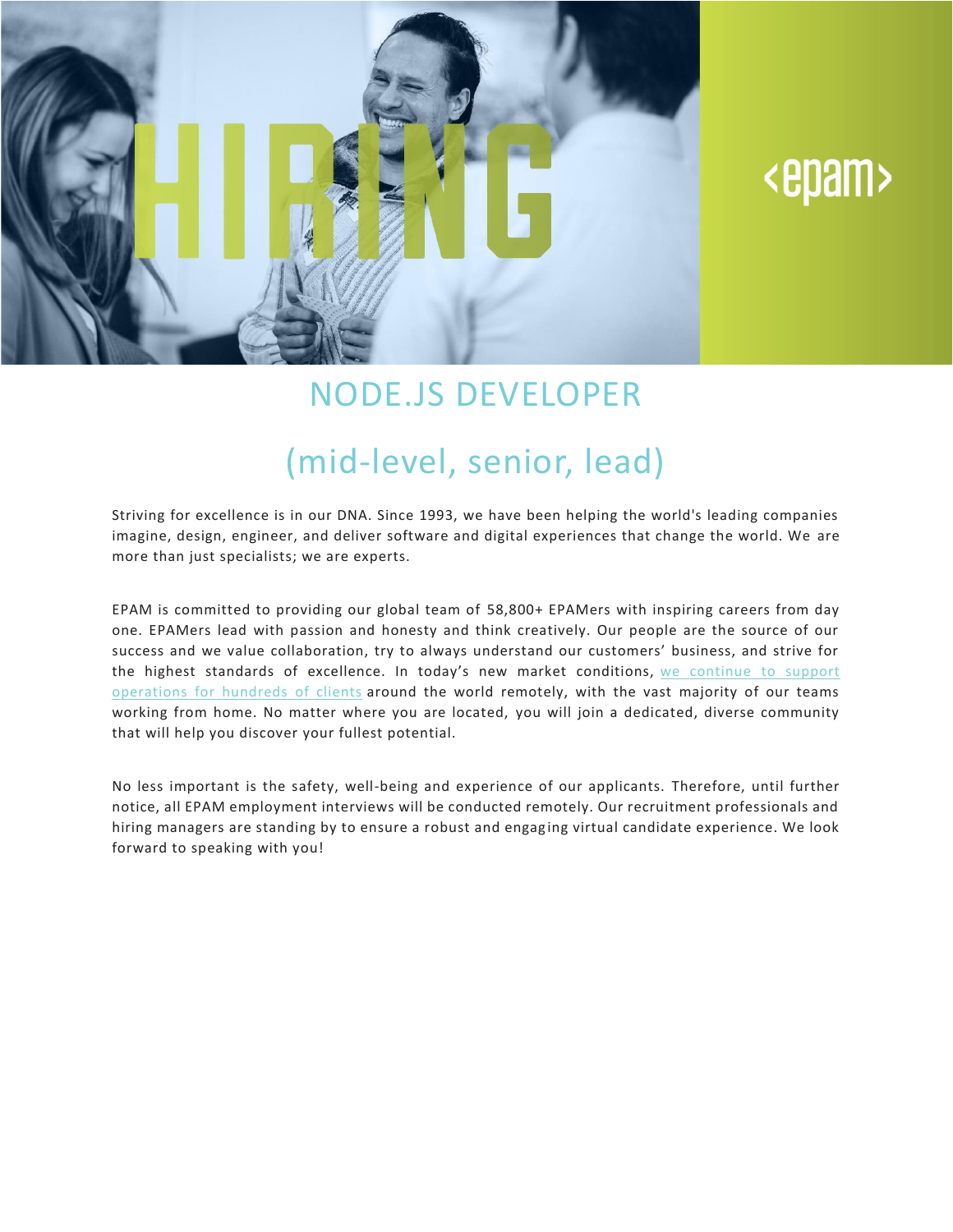### JOB DESCRIPTION

W*e are looking for a Mid-Level Node.js Developer to join our team in Budapest.*

#### RESPONSIBILITIES

- Develop, enhance and maintain code
- Build back end Micro-services and REST API's
- TDD, Unit testing, performance testing
- Conduct code reviews
- Follow practices: code review, unit testing, CI and other best practices
- Participate in SCRUM ceremonies
- Participate in estimation and planning sessions

#### REQUIREMENTS

- 2+ years of hands on Node.js development experience
- Experience with most of the technologies listed below
- Node.js, Typescript, Javascript
- Good command of English both written and spoken
- Dedication to high quality software development through conventions, maintainability and testing
- Developing applications and Micro-services, REST APIs, Swagger
- Experience in agile methodology
- Attention to detail
- Good knowledge and understanding of algorithms and design patterns
- Excellent communication and problem-solving skills

#### NICE TO HAVE

- NestJS
- Hands on experience in Cloud technologies is an advantage (Azure, AWS, GCP)
- Experience in Frontend development which interacts with REST API

*We are looking for a Senior Node.js Developer to join our team in Budapest.*

#### RESPONSIBILITIES

- Develop, enhance and maintain code
- Build back end Micro-services and REST API's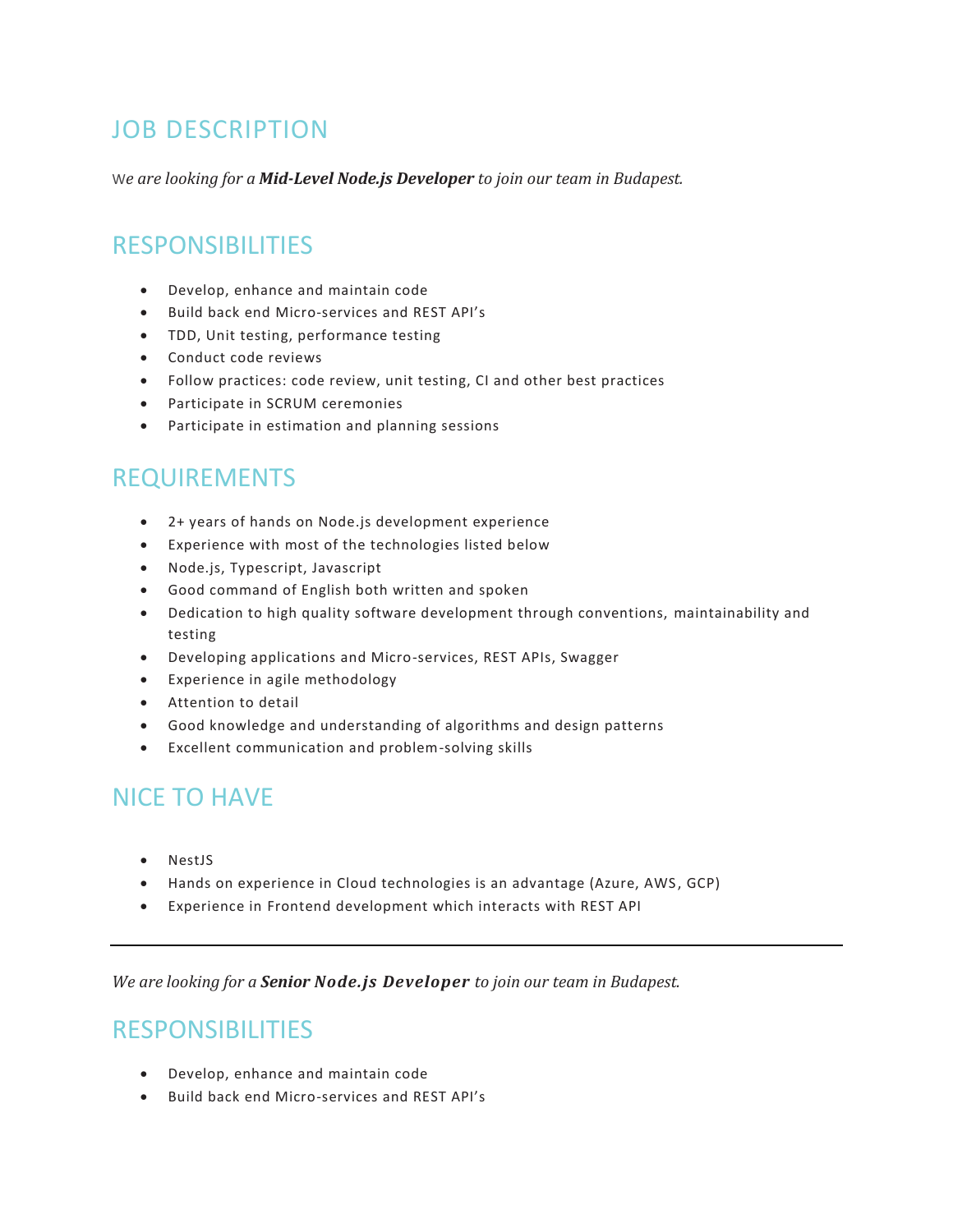- TDD, Unit testing, performance testing
- Conduct code reviews
- Follow practices: code review, unit testing, CI and other best practices
- Participate in architecture review
- Participate in discussions with designers
- Participate in SCRUM ceremonies
- Participate in estimation and planning sessions
- Mentor other developers and collaborate with peers
- Work with stakeholders including the Executive, Product, Enablement, and Design teams to assist with Data-related technical issues and support their Data infrastructure needs

#### REQUIREMENTS

- 5+ years of hands on Node.js development experience (5 years of experience in backend development with at least 3 years of experience in Node.js)
- Good command of English both written and spoken
- Dedication to high quality software development through conventions, maintainability and testing
- Developing applications and Micro-services, REST APIs, Swagger
- Experience in working in a SCRUM team
- Experience with most of the technologies listed below
- Node.js, Typescript, Javascript
- Attention to detail
- Experience in Frontend development which interacts with REST API
- Good knowledge and understanding of algorithms and design patterns
- Broad understanding of various coding methodologies, testing practices, and tools and know when to apply each method to achieve the desired outcomes
- Excellent communication and problem-solving skills

#### NICE TO HAVE

- Experience in Test Driven Development
- Hands on experience in Cloud technologies is an advantage (Azure, AWS, GCP)

*We are looking for a Lead Node.js Developer to join our team in Budapest.*

### RESPONSIBILITIES

- As a lead developer, you will be responsible for the implementation of different types of functionalities described in design documents
- Manage sections of ongoing projects, help to manage individual teams, closely adhere to deadlines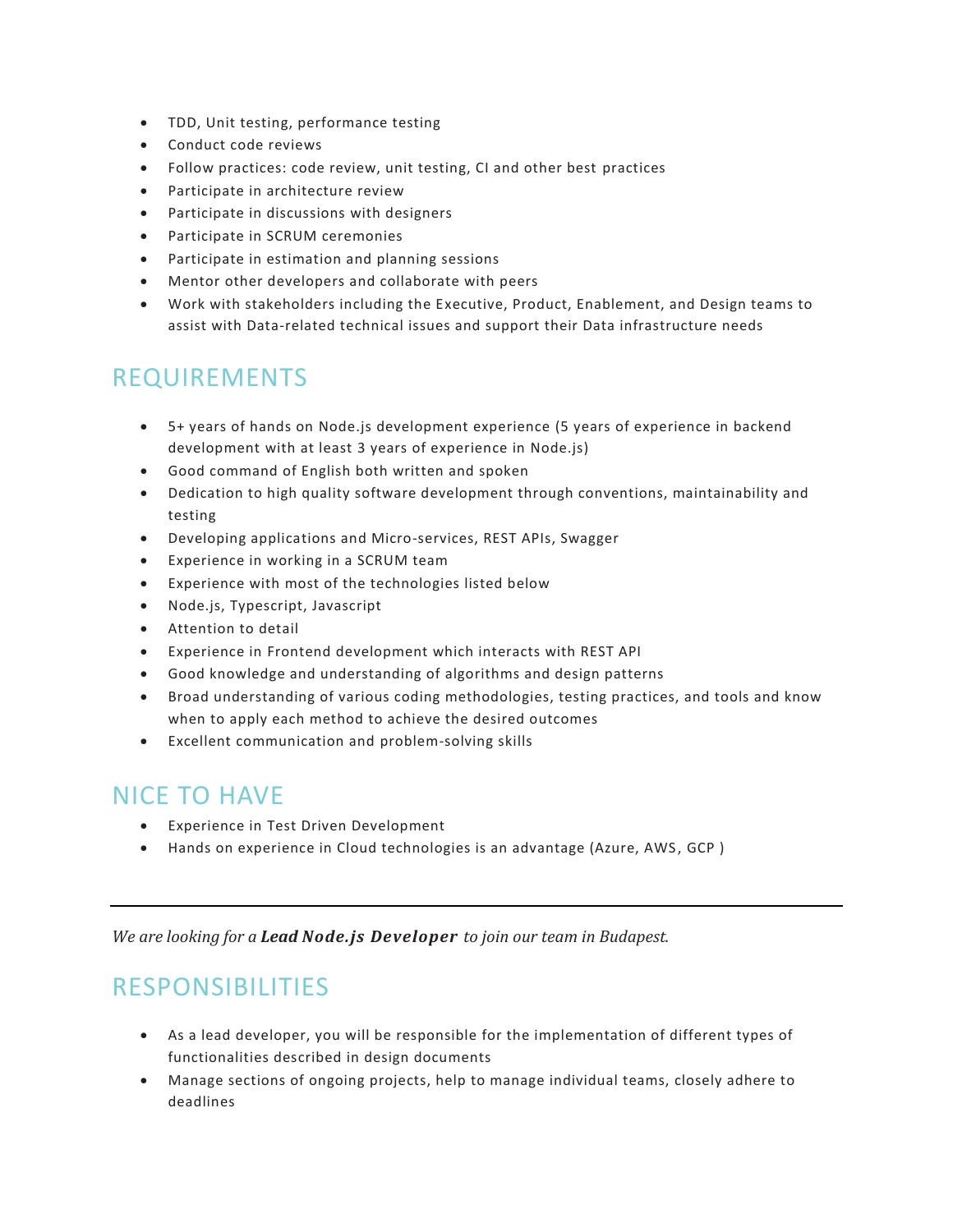- Participate in sprint planning and estimation, breaking down user stories into pieces as needed
- Ensure designs are in compliance with specifications and customer requirements
- Using design and coding best practices to build high-quality components and solutions
- Perform unit, integration, performance testing
- Participate in peer level code reviews
- Follow and promotes best practices
- Help identify, escalate, resolve any technical issues and problems that might occur
- Mentor other developers and collaborate with peers.
- The role demands skills in Agile team organization and delivery, database and coding skills plus the ability to maintain an ongoing discussion with the stakeholders and partners

#### REQUIREMENTS

- 8+ years of experience designing, developing applications and Micro-services, REST APIs, Swagger (8 years of experience in backend development with at least 4 years of experience in Node.js)
- Experience in working in a SCRUM team
- Experience with most of the technologies listed below
- Node.js, Typescript, Javascript
- Test Driven Development
- Attention to detail
- Experience in Frontend development which interacts with REST API
- Good knowledge and understanding of algorithms and design patterns
- The ideal candidate should have a broad understanding of various coding methodologies, testing practices, and tools and know when to apply each method to achieve the desired outcomes
- Fluent English is a must
- Excellent communication and problem-solving skills

### NICE TO HAVE

• Experience in cloud technologies (Azure, AWS, GCP)

### WE OFFER

- Permanent job with remote work opportunity
- Widespread training and development opportunities, language courses, soft-skill trainings
- Vast opportunities for self-development, unlimited access to LinkedIn Learning, GAL trainings